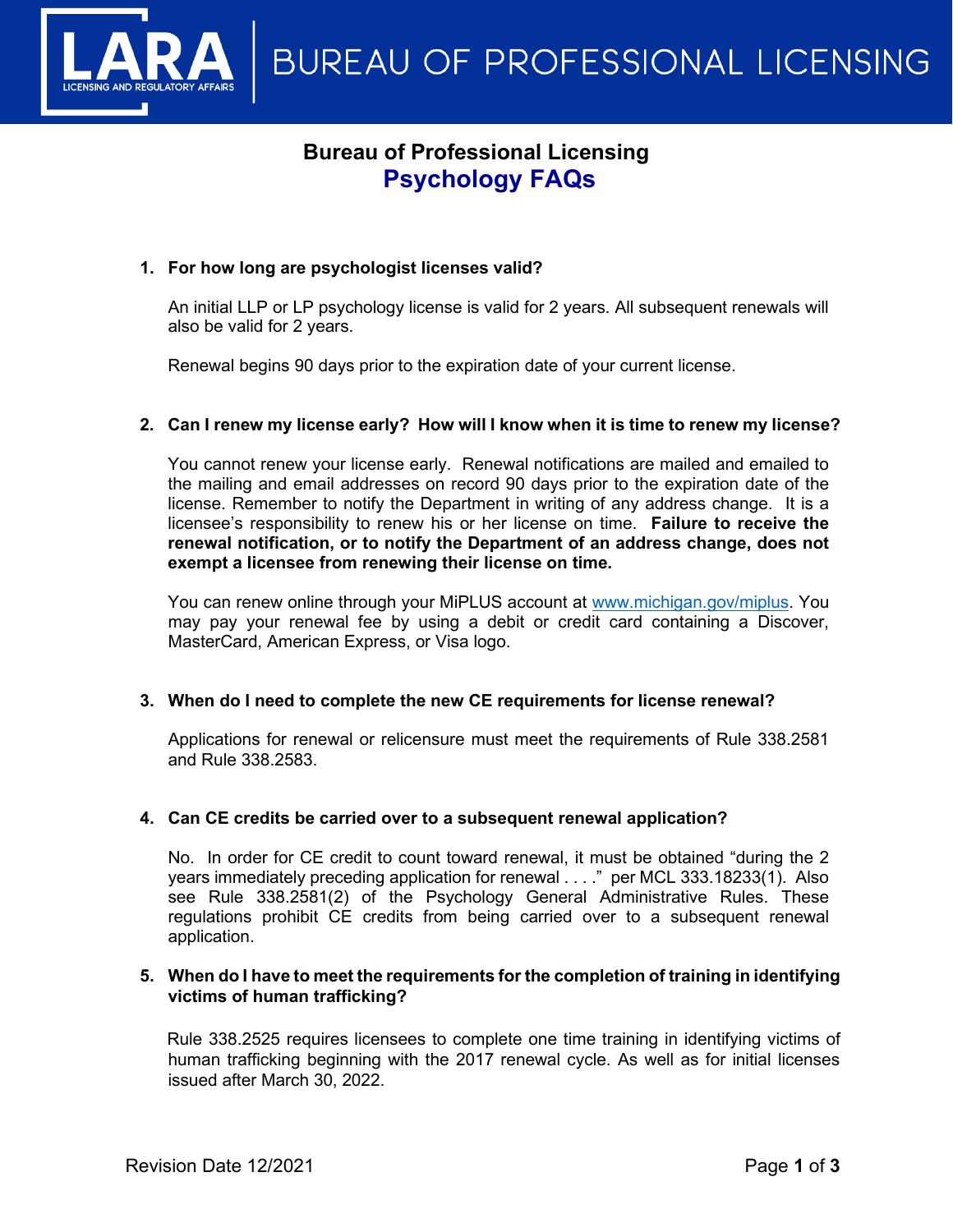#### **6. How many times can I renew my educational limited license**?

In February of 2018**,** Public Act 24 was placed into effect creating one TLLP for master's student applicants and one TLLP for Doctoral student applicants.

Per MCL 333.18223(2), for individuals holding a master's degree in psychology, newly issued TLLP licenses will be valid for 24 months and may be renewed for 1 additional 24 month term.

For individuals enrolled in a doctoral degree program for psychology, a newly issued TLLP license granted to an applicant may be renewed for 3 additional 24-month terms.

The temporary license provision is still intended to allow a TLLP to gain the required hours of professional experience, training, and take the exam in order to qualify for a full Limited License Psychologist (LLP) or Full Psychologist (LP) License.

#### **7. How can I be made eligible to sit for the EPPP? When can I take the EPPP?**

You must request to be made eligible to sit for the EPPP after the Department has an application on file for you.

You may request to be made eligible to take the EPPP by emailing the Department at [BPLHelp@michigan.gov](mailto:BPLHelp@michigan.gov) with your name and email address.

# **8. How do I file a complaint against a health care professional?**

Information on how to [File an Allegation Against a Health Care Licensee](http://www.michigan.gov/lara/0,4601,7-154-72600_73836---,00.html) can be located on the Bureau of Professional Licensing's website at [www.michigan.gov/bpl.](http://www.michigan.gov/bpl)

# **9. Where can I find a copy of the administrative rules pertaining to Psychologists?**

You may view the [Administrative Rules](https://www.michigan.gov/lara/0,4601,7-154-89334_72600_72783---,00.html) and other resources on the Bureau of Professional Licensing's website at [www.michigan.gov/bplrules.](http://www.michigan.gov/bplrules)